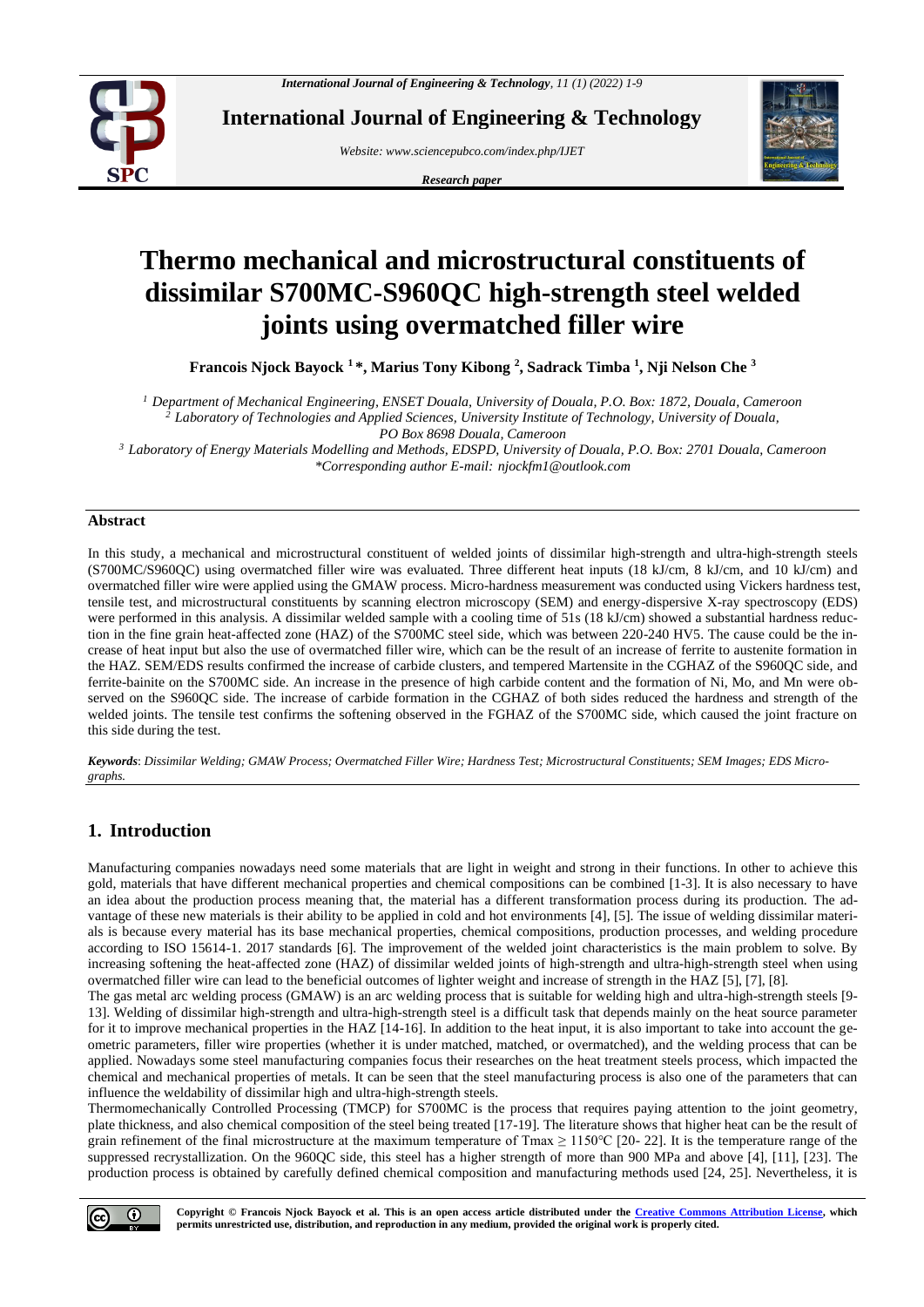very important to define the favorable heat input which would develop good weldability of the welded joints. It is essential to know the correlation between heat input-mechanical properties of the welded joint and microstructural constituents in the HAZ [23], [26], [27]. Overmatched filler wire has a particularity that its mechanical properties are higher than the bases materials properties [28 - 30]. The increase of filler wire properties can be the cause of higher hardness in the weld zone which can develop softening zones notably in the fine grain heat-affected zone (FGHAZ) and coarse-grain heat-affected zone (CGHAZ) of the welded joints [31, 32]. The issues of welding dissimilar high and ultra-high-strength steel with overmatched filler wire will resume defining optimum mechanical properties and microstructural characterization especially in the FGHAZ, which is always the most affected by softening in the HAZ [33]. This research focused on the mechanical properties (Hardness, Tensile) and the microstructural characterization (the spray of carbon, Bainite, ferrite, austenite constituent and the evolution of Mn, Cr, Ni constituent in the FGHAZ of the welded joints) [34], [35]. An experimental analysis was set up in this research. The welding process using the GMAW process of dissimilar S700MC/S960QC using an overmatched filler wire was applied followed by different mechanical tests such as tensile and hardness tests. The microstructural characterization in the FGHAZ microstructure analysis of both sides of the dissimilar welded joints was applied using SEM/EDS structures formed. The results of this research allowed us to synchronize the effect of heat input and overmatched filler wire on the mechanical properties and microstructural constituents on the HAZ of dissimilar welded joints. The best combination of heat input and overmatched filler wire can be defined in other to obtain optimum mechanical properties and microstructural constituents of these particular dissimilar welded joints.

## **2. Experimental setup**

#### **2.1. Welding procedure**

In this experimental procedure, two types of steels were used, namely S700MC (EN 10149-2) and S960QC (EN10051). Gas metal arc welding using shielding gas of  $Ar + 18\%$  CO<sub>2</sub>, with a flow rate of 18 L/min, and an automatic robotic system where a Thermo cycle sensor was installed. The power source was a Fronius Pulls Synergic 5000 connected to a unit wire feeder. The welding process was performed according to the welding procedure specification (WPS) following ISO 15614-1. 2017 standards [6]. The thermocouple sensor readied and analyzed a Thermo cycle during the welding process [19]. Table 1 shows the different parameters of the welding process which were used to weld samples. For all samples, the first pass remained at the heat source value of 8 kJ/cm. they were some variations when applied to the second pass. Three heat inputs were applied on the second passes which were 8 kJ/cm, 10 kJ/cm, and 18 kJ/cm.

| Welded<br>samples | Pass 1                     |                |                |                          |                          | Pass 2                                  |                |                                       |                       |                          |                    |
|-------------------|----------------------------|----------------|----------------|--------------------------|--------------------------|-----------------------------------------|----------------|---------------------------------------|-----------------------|--------------------------|--------------------|
|                   | Filler wire<br>designation | Current<br>[A] | Voltage<br>[V] | Welding<br>speed[cm/min] | Heat<br>input<br>[kJ/cm] | Torch<br>angle<br>$\lceil$ <sup>o</sup> | Current<br>[A] | Voltage<br>$\lceil \mathrm{V} \rceil$ | Weld<br>speed[cm/min] | Heat<br>input<br>[kJ/cm] | Torch<br>angle [°] |
| Sample 1          | EN ISO                     | 215            | 25.30          | 37.30                    | Ö                        |                                         | 212            | 27.30                                 | 28                    | $\circ$                  |                    |
| Sample 2          | $1683 - A -$               | 215            | 25.30          | 37.30                    |                          |                                         | 203            | 28.00                                 | 24                    | 10                       |                    |
| Sample 3          | G 696 M21                  | 215            | 25.30          | 37.30                    |                          |                                         | 205            | 27.00                                 | 18                    | 18                       |                    |

Three specimens of dissimilar high strength and ultra-high-strength steels (S700MC/S960QC) having the dimensions of 300 X 200 X 8 mm<sup>3</sup>, a V groove butt joint with a 2 mm gap, an angle of 60° were used in this experiment to weld different samples. Table 2 presents the chemical compositions, mechanical properties of base materials and filler wire. The different parameters such as Yield strength (YS), ultimate tensile strength (UYS), elongation % (A5), and the base materials hardness (HV5) of both plates of steel and filler wire can be seen in the Table. From those initials' mechanical properties and chemical compositions of base materials, the comparison will be made after applying several tests. It can be noticed from the table that the mechanical properties of the filler wire are a bit higher than both BM. The choice of using overmatched filler wire can affect the welded joints properties depending also on the welding heat input values applied.

**Table 2:** Chemical Composition and Mechanical Properties of Base Materials (S700MC/S960QC) and Filler Wire

| Chemical composition, wt % |       |      |                     |       |       |                                |       |       |       |                      |       |       |                     |      |       |      |
|----------------------------|-------|------|---------------------|-------|-------|--------------------------------|-------|-------|-------|----------------------|-------|-------|---------------------|------|-------|------|
| Materials                  | C     | Si   | Mn                  | Al    | B     | Nb                             | Ti    | V     | Cu    | Cr                   | Ni    | Mo    | N                   | P    | S     | CE   |
| S700MC                     |       |      |                     |       |       |                                |       |       |       |                      |       |       |                     |      |       |      |
| (EN10149-                  | 0.056 | 0.16 | 1.18                | 0.027 | 0.002 | 0.044                          | 0.12  | 0.006 | 0.02  | 0.062                | 0.066 | 0.015 | 0.005               | 0.01 | 0.005 | 0.38 |
| 2)                         |       |      |                     |       |       |                                |       |       |       |                      |       |       |                     |      |       |      |
| <b>S960QC</b>              | 0.09  | 0.21 | 1.05                | 0.03  | 0.002 | 0.003                          | 0.032 | 0.008 | 0.025 | 0.82                 | 0.04  | 0.158 | 0.175               | 0.01 | 0.004 | 0.49 |
| (EN10051)                  |       |      |                     |       |       |                                |       |       |       |                      |       |       |                     |      |       |      |
|                            |       |      |                     |       |       |                                |       |       |       |                      |       |       |                     |      |       |      |
| (EN ISO)<br>16834-A-G      | 0.12  | 0.21 | 1.9                 |       |       |                                |       |       | 0.30  | 0.45                 | 2.35  | 0.55  |                     |      |       | 0.34 |
| 89 5 M21)                  |       |      |                     |       |       |                                |       |       |       |                      |       |       |                     |      |       |      |
|                            |       |      |                     |       |       |                                |       |       |       |                      |       |       |                     |      |       |      |
| Mechanical properties      |       |      |                     |       |       |                                |       |       |       |                      |       |       |                     |      |       |      |
| Materials                  |       |      | Yield Strength, MPa |       |       | Ultimate Tensile strength, MPa |       |       |       | Elongation $A_5$ , % |       |       | Hardness of BM, HV5 |      |       |      |
| S700MC                     |       | 768  |                     |       | 822   |                                |       | 12    |       |                      |       | 280   |                     |      |       |      |
| $(EN 10149-2)$             |       |      |                     |       |       |                                |       |       |       |                      |       |       |                     |      |       |      |
| S960QC (EN10051)           |       | 960  |                     |       | 1000  |                                |       | 18    |       |                      | 320   |       |                     |      |       |      |
| (EN ISO 16834-A-           |       | 960  |                     |       | 1038  |                                |       | 20    |       |                      |       | 390   |                     |      |       |      |
| G 89 5 M21)                |       |      |                     |       |       |                                |       |       |       |                      |       |       |                     |      |       |      |

#### **2.2. Test of welded samples**

In this test, Wilson Wolpert 452SVD Vickers hardness tester machine in the Laboratory of Welding Technology of LUT-University, Finland was used to carry out Hardness tests. The hardness measurements were carried out when a load of 5 kgf was applied, dwell time measurements were 20 s and at least 45 random measurements across the specimen were applied. In the same laboratory, a tensile test was carried out using ZWICK/ROZ Z300 RED equipment. According to EN ISO 6892-1:2016 [36], six specimens were well prepared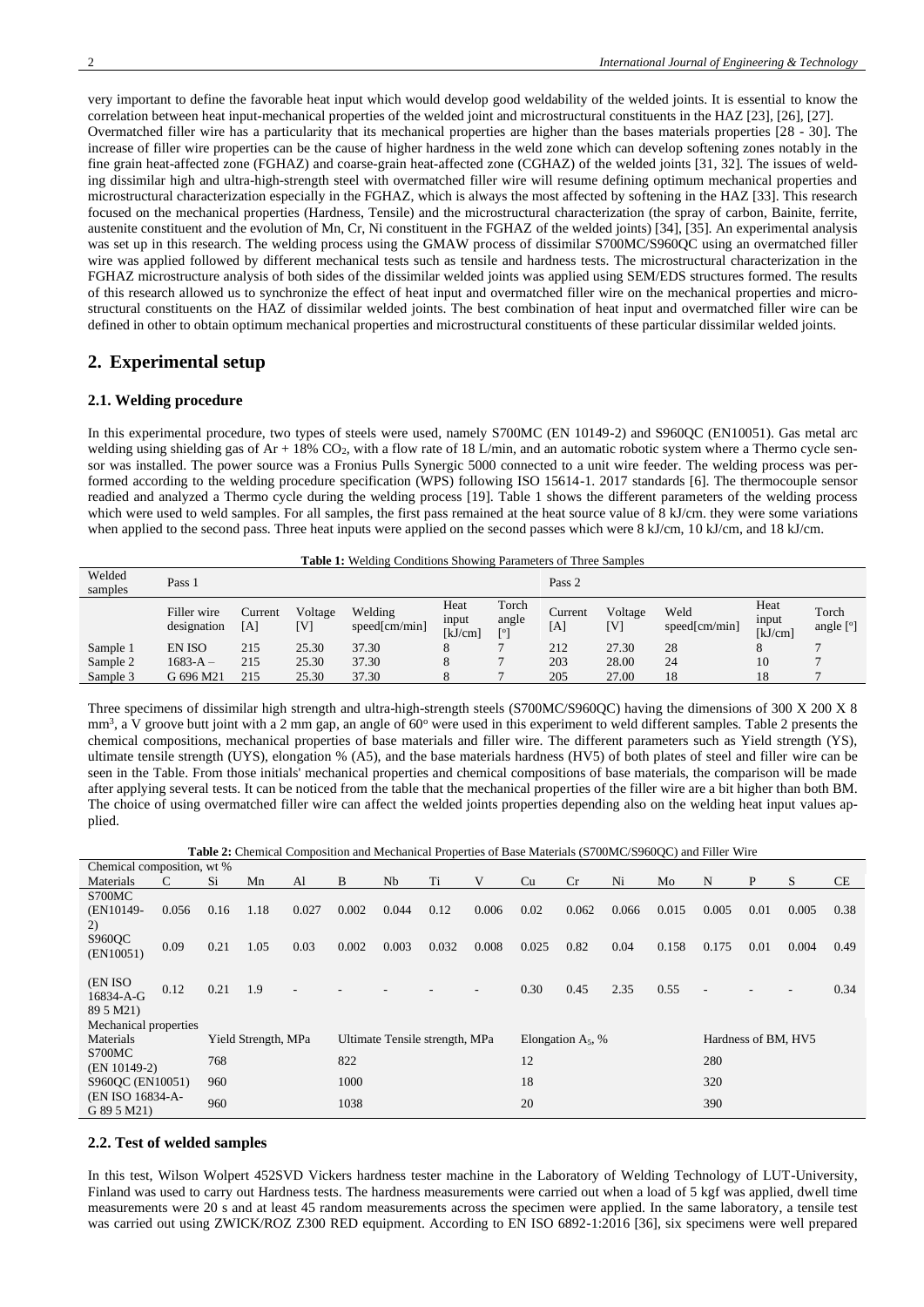(two per sample). To carry out microstructural constituents in the different HAZ points of specimens, scanning electron microscope (SEM) and energy-dispersive X-ray spectroscopy (EDS) tests were conducted using Hitachi SU3500 equipment. The different specimens were well prepared by polishing and etching at the solution of 4% of solution of HNO3 in ethanol during 20 s. Figure 1 shows a Macro morphology of dissimilar welded joints (S700MC-S960QC). It can be seen in Figure 1a the HAZ of both materials.



**Fig. 1:** Macro Morphology of Dissimilar S700MC-960QC Welded Joints. (A) Heat Input of 8 Kj/Cm; (B) Heat Input of 10 Kj/Cm; and (C) Heat Input of 10 Kj/Cm; and (C) Heat Input of 10 Kj/Cm; and (C) Heat Input of 10 Kj/Cm; an 18 Kj/Cm.

## **3. Experimental results**

#### **3.1. Vickers hardness analysis of welded joints**

The main objective when welding dissimilar high and ultra-high-strength is the improvement of mechanical properties of the welded joint. Hardness tests have been carried out in this section 3 specimens which were well prepared according to ISO 6507-1:2018 standard [37]. Figure 2 shows the hardness profile of dissimilar welded samples. The Vickers hardness mapping profile across the welded joints was measured by using one line per sample and point by point over the entire line. To measure the point line, a load of 0.50 kgf was applied and the loading/unloading rate of 0.50 N/min was performed in this experiment. The dwell time measurement was fixed at 20 s and a total of 3 samples were tested in this section. The results presented the hardness profile generated in Figure 2a, which showed a higher hardness occurrence on the weld metal. In the S960QC side, the lowest hardness value was observed in the fine grain heat-affected zone (FGHAZ) of the welded joint and had a value of 290 HV5 thus, a difference of 30 HV5 compared to the BM in the S700MC side, which was the most impacted during the welding process, has the lowest hardness value of 192 HV5 in the FGHAZ. Compared to the base material, the difference was 88 HV5. Figure 2b shows the hardness profile when heat input of 10 kJ/cm is applied. The result presented a continuous decrease of hardness in the S700MC side of the welded joints. The value was 160 HV5 which compared to the BM, had a difference of 120 HV5. On the S690QT side, the softening area was also located in the FGHAZ. The lowest hardness value was approximately 290 HV5, which was less than the BM. Figure 2c represents the last test being the result of hardness distribution when heat input of 18 kJ/cm is applied during the welding sample. This figure shows the hardness profile, which has developed softening on the FGHAZ due to an increase of heat input and also the use of overmatched filler wire. The results show the lowest hardness value on the S700MC side was approximately 130 HV5 so with a difference of 150 HV5 compared to the BM. On the S960QC side, it was the same observation regarding the softening area of the welded sample. The lowest hardness value was 275 HV5, which was less than the BM. An increase of hardness was observed on the weld metal. From all samples, the average hardness values were 470 HV5, higher than the BM. The reason for this increase was that the filler wire itself was overmatched and also the increase of heat input which was an object of carbide diffusion in the HAZ of the welded joints.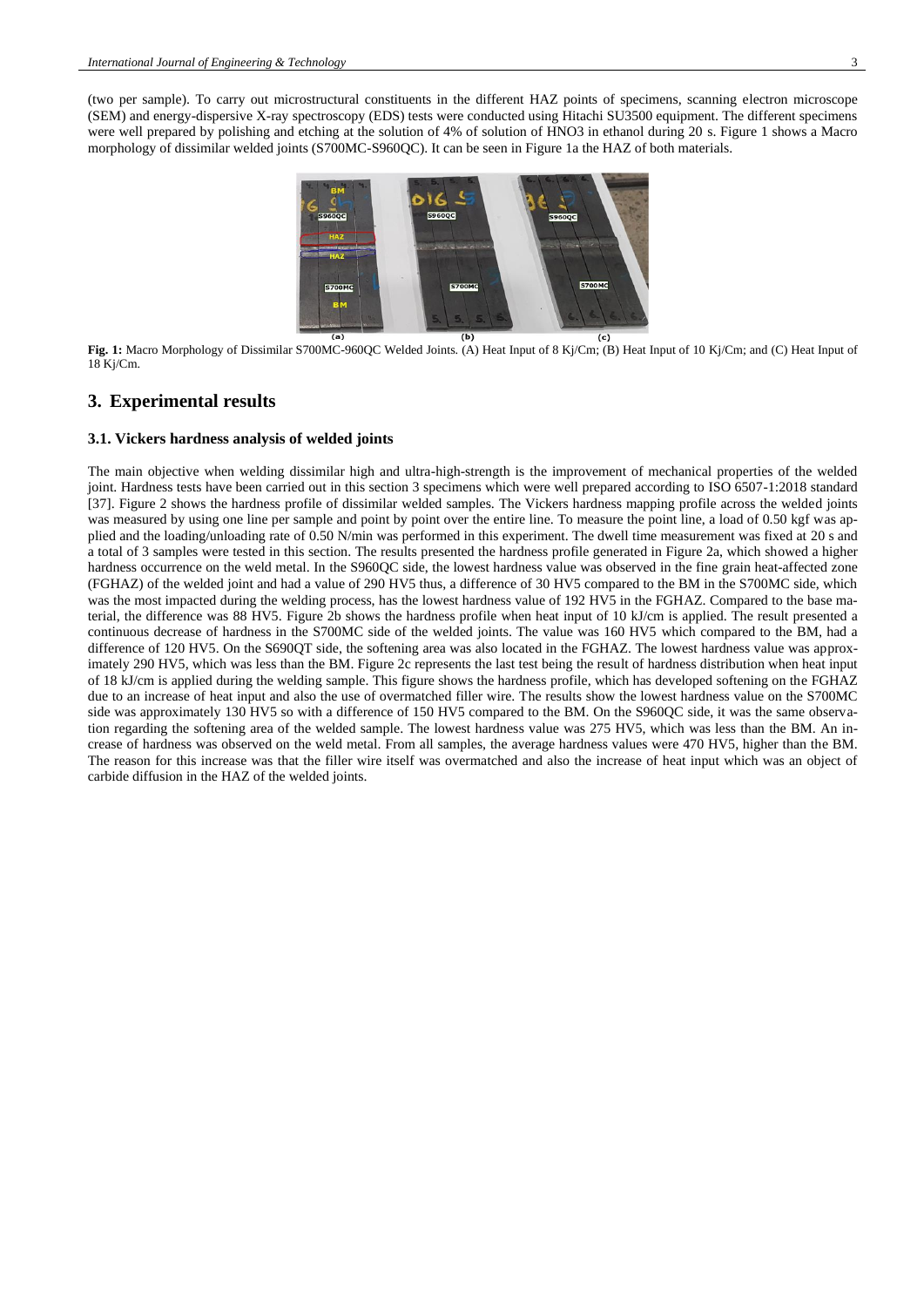

(B) Vickers Hardness Profile of 10 Kj/Cm, and (C) Vickers Hardness Profile of 17 Kj/Cm.

#### **3.2. Microstructural analysis of welded joints**

Figure 3 presents macro and SEM images on the FGHAZ of dissimilar welded joints of S700MC/S960QC when a heat input of 8 kJ/cm is applied. Figure 3a shows the SEM image in the FGHAZ of S700MC HAZ. FGHAZ refers to the HAZ that was subject to the decrease of hardness. Based on the thermo-cycle due to the heat input and overmatched filler wire applied during the welding process, there is a confirmation of more Bainite (B) and ferrite a little amount of ferrite (F) at the hardness value of 192 HV5. They were also a little amount of carbide across the grain boundary. In the S960QC side (Figure 3b), a formation of Bainite + Martensite  $(B+M)$  in the microstructure was observed. The weld metal microstructure was mainly formed by an acicular ferrite with some trace of Bainite.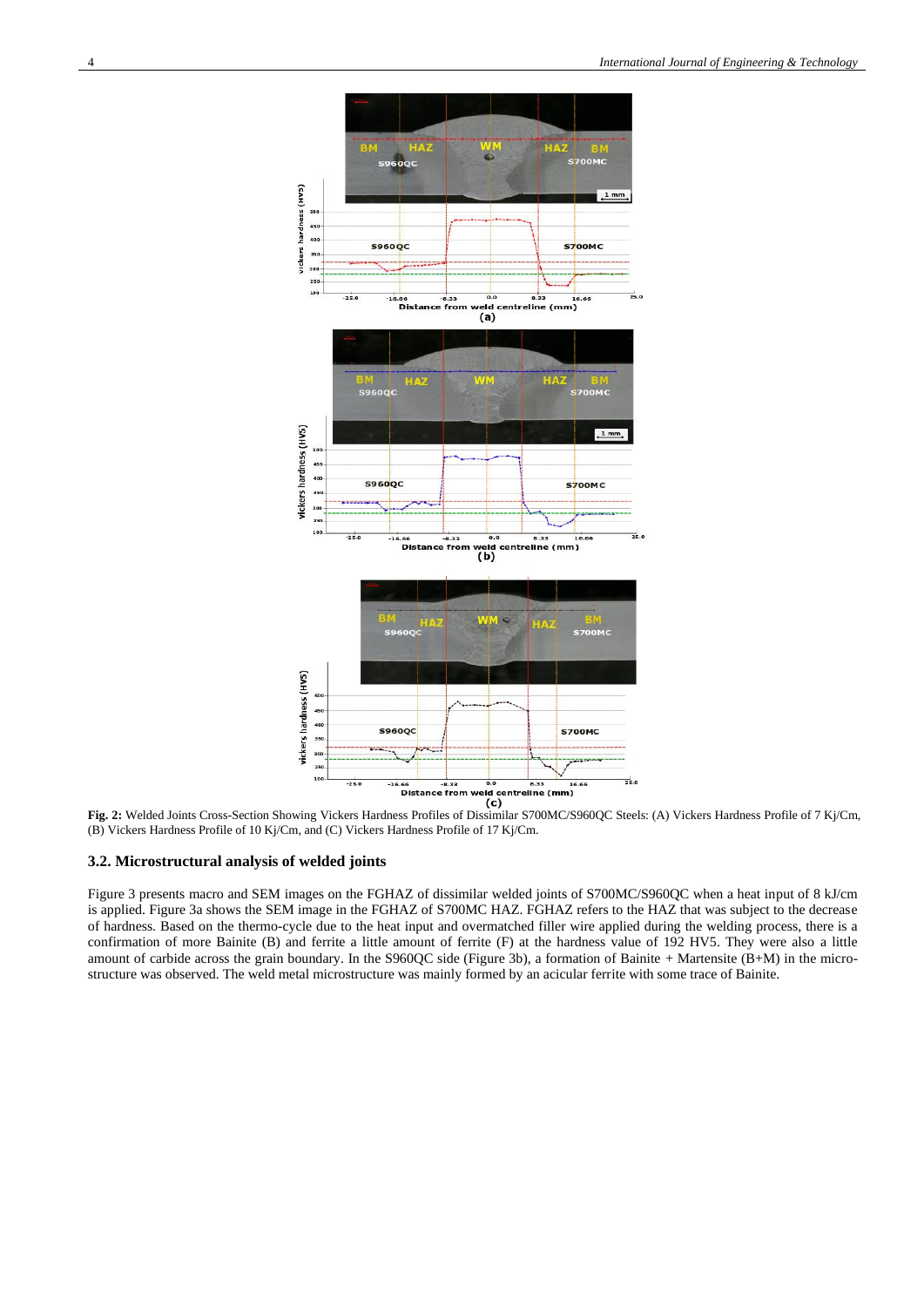

**Fig. 3:** Macro Images and SEM Images of FGHAZ Showing the Microstructure Phase Transformations when Applied Heat Input of 8 Kj/Cm: (A) SEM Images of FGHAZ of S700MC, (B) SEM Images of FGHAZ Of S960QC, (C) Macro Images, and (D) SEM Images of WM.

Figure 4 shows macro images, and SEM pictures on the FGHAZ of dissimilar S700MC/S960QC welded sample of heat input of 10 kJ/cm. SEM micrograph of S700MC (Figure 4a) confirmed an increase of carbide content and Ferrite (F) due to the increase of heat input value. In the same micrograph, they was also an appearance of Bainite (B) on the microstructure. SEM micrograph of S960QC (Figure 4b) revealed the transformation of Martensite (M), B, Tempered Martensite (TM), and some trace of Retained of Austenite (RA). SEM analysis shown in Figure 4d revealed mainly the formation of acicular ferrite (AF) and a little amount of pro-eutectoid ferrite (PF) in the microstructure.



**Fig. 4:** Macro Images and SEM Images of FGHAZ Showing the Microstructure Phase Transformations when A Heat Input of 10 Kj/Cm Is Applied: (A) SEM Images of FGHAZ of S700MC, (B) SEM Images of FGHAZ Of S960QC, (C) Macro Images, and (D) SEM Images of WM.

Micro images and SEM micrographs on the FGHAZ of dissimilar welded samples of S700MC/S960QC using heat input of 18 kJ/cm are shown in Figure 5. The SEM micrograph of Figure 5a mainly consisted of F with a consistent amount of carbide diffusion, and some amount of B in the microstructure. The consequence of the increase of the amount of carbide is related to the higher heat input value, and also the use of overmatched filler wire. It can be seen in the same micrograph some dark points which can be defended as some RA. In the S960QC side (Figure 5b), the mixture of B-M as shown in the microstructure followed by tempered Martensite (TM) due to a higher heat input when welding sample. They were an appearance of some carbide diffusion on the microstructure. The microstructure of WM was essentially the formation of acicular ferrite (AF) and Widmanstätten ferrite (WF).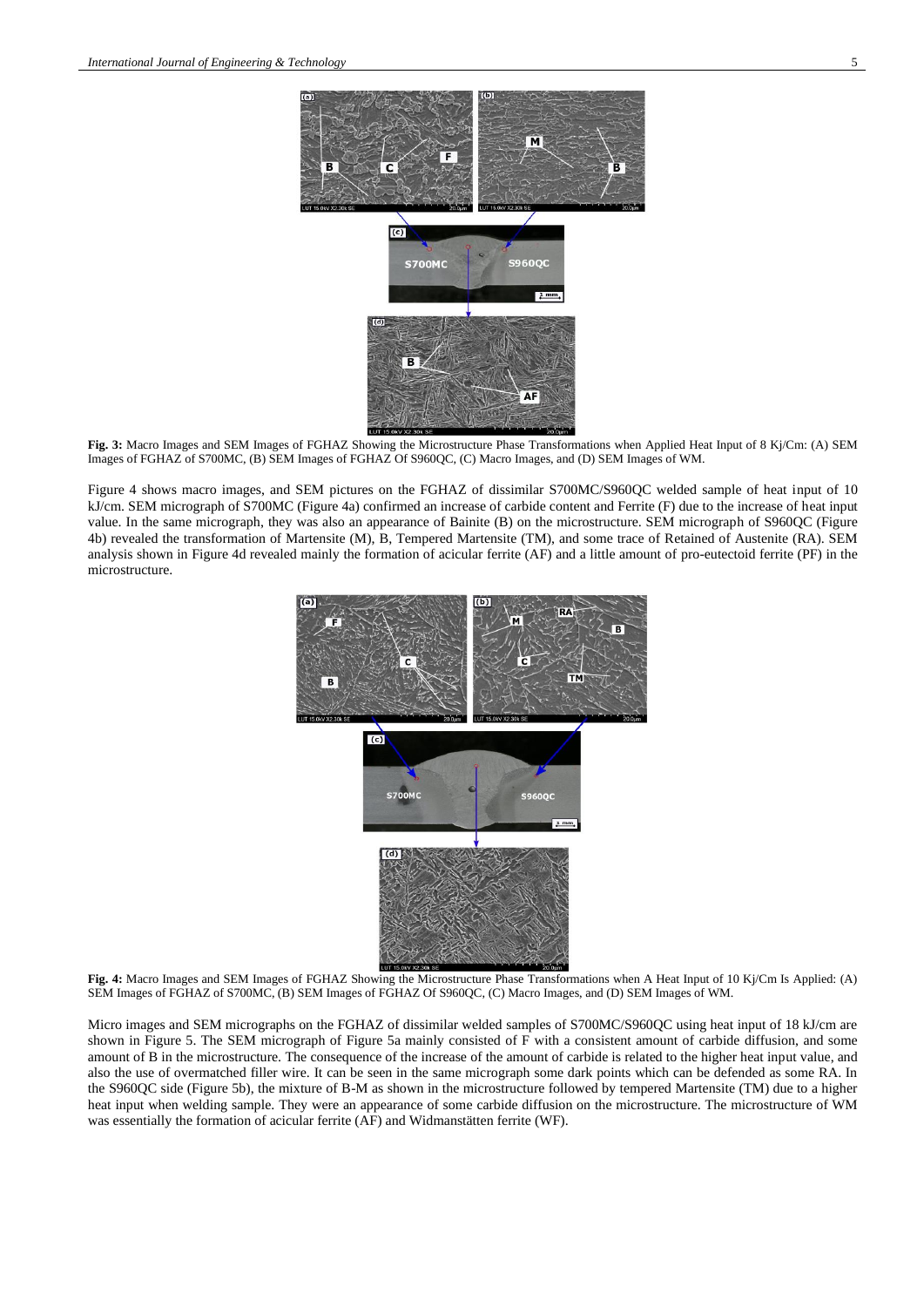

**Fig. 5:** Macro Images and SEM Images of FGHAZ Showing the Microstructure Phase Transformations when Applied Heat Input of 18 Kj/Cm: (A) SEM Images of FGHAZ of S700MC, (B) SEM Images of FGHAZ of S960QC, (C) Macro Images, and (D) SEM Images of WM.

Figure 6 gives the results of EDS point analysis across the grain boundary in the sample that used heat input of 18 kJ/cm. Figure 6a (Spectrum 1) revealed an increase of Carbone (C) of 7.6 %, Mn (1.7 %) which result can be seen in Figure 6c. From the same Figure 6a, a second measurement was made (Spectrum 2) and the results showed an increase of C (13.3 %), Cr (1.2 %), and Mn (1 %) (Figure 6e). The reason for the increase of the alloying element can be related to the formation of pro-eutectoid alloy–rich carbides in the microstructure caused by higher heat input and also the use of overmatched filler wire. Figure 6b presents the EDS mapping points. Spectrum 1 and Spectrum 2 are the points that have been measured in the CGHAZ of the S960QC side. The results from Spectrum 1 revealed the increase of C (10.4 %), Cr (2.5 %), and Mn (1.6 %) (Figure 6d). Spectrum 2 presents the result of C (9.6 %), Cr (3.5 %), Ni (2.6 %), and Mn (2.7 %) on Figure 6f. In this last measurement, an increase of Cr, Mn, Ni weight % compared to the base metal was noticed. The consequence of those increments can be the result of brittle formations in some areas of the HAZ mainly in martensitic microstructural constituents (tempered martensitic formations).



**Fig. 6:** Morphology and EDS Analysis of Carbides Formed at Prior Austenite Grain Boundaries in S700MC and S960QC at the Heat Input of 18 Kj/Cm (Austenitization Temperature of 960 ℃).

#### **3.3. Tensile test results**

This picture shows the variation of ultimate tensile strength (UTS) function of the variation of elongation (A %) before sample rupture. It is observed that the same behavior of UTS curves up to an elongation of about 3.4%, which begin to disperse along horizontally. A maximum value elongation of 11.1% was observed at an average of UTS of 836.7 MPa, which value was applied with Q3. The average elongation and UTS values were determined for all samples, respectively;  $A2 = 9.5\%$ , for UTS = 795 MPa attributed to Q2, and  $A1 = 6.7\%$ , for UYS = 772.8 MPa attributed to Q1.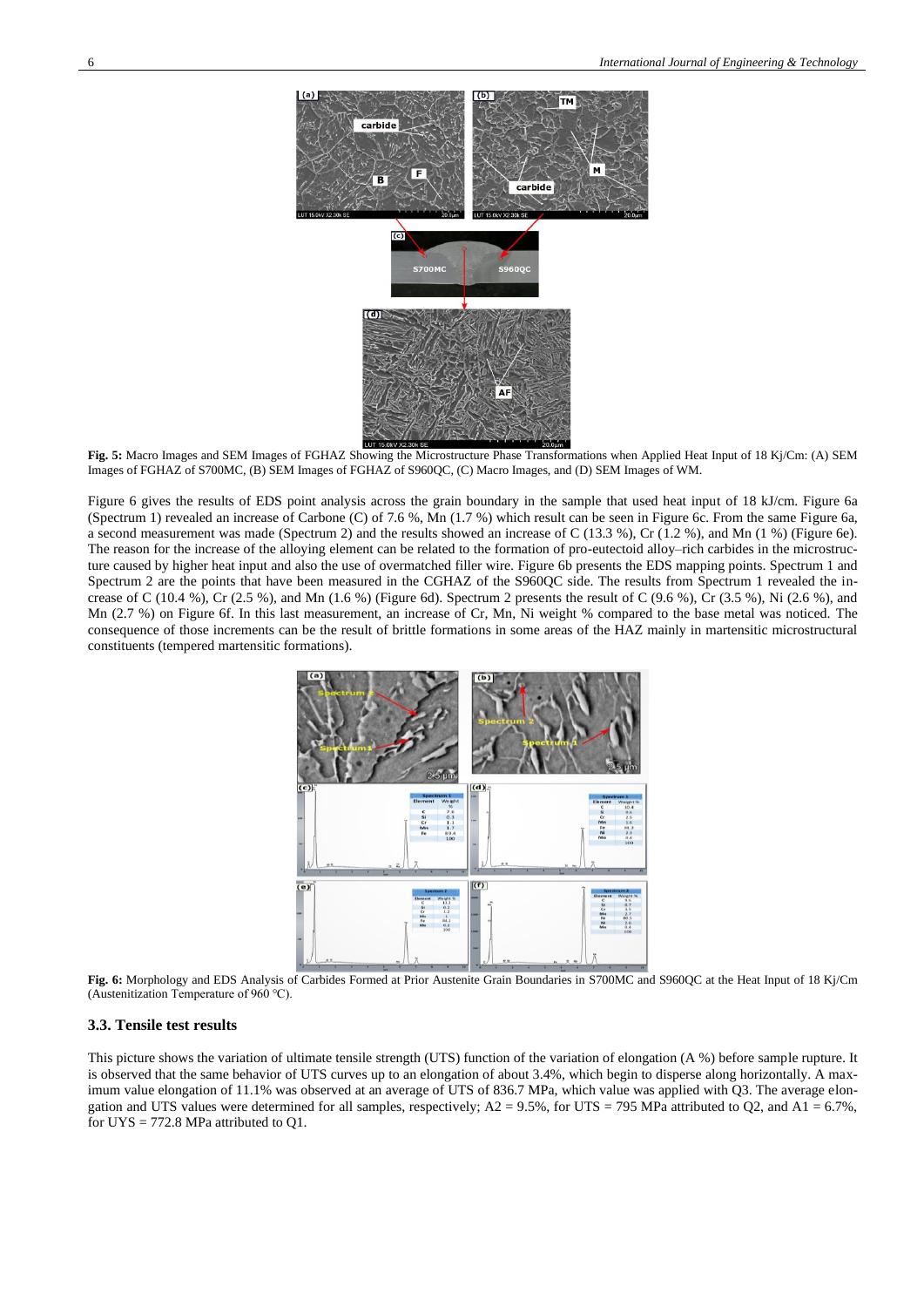

**Fig. 7:** Tensile Test Results Show the Fracture Location in the S700MC Side of the Welded Joints. A) Welded Sample of Heat Input with 8 Kj/Cm, B) Welded Sample with A Heat Input of 10 Kj/Cm, and C) Welded Sample with A Heat Input of 18 Kj/Cm.



**Fig. 8:** Ultimate Tensile Strength of Dissimilar HSS Weld Joint of Three Heat Input Parameters.

The Tensile test results shown in Table 3, confirms a correlation between the heat input value of the welding process and microstructure behavior in the HAZ, and mechanical properties of the welded joints. In that Table 3, they were cooling time values, a yield strength (YS), an ultimate yield strength (UYS), elongation (A %), and the ruptured place. The Tensile test confirms the softening observed in the FGHAZ of the S700MC, causing the break of the joint on its side during the test; this is seen in Figure 8. As shown in Figure 8 and Table 3, the rupture was confirmed in the HAZ of S700MC.

| <b>Table 3:</b> Average Tensile Values after the Cooling Process of Different Samples |  |
|---------------------------------------------------------------------------------------|--|
|---------------------------------------------------------------------------------------|--|

| heat input $[Q]$        | Micro alloy elements composition in HAZ<br>S700MC | <b>S960OC</b> | Cooling time $[s]$ | YS [MPa] | UTS [MPa] | Elongation [%] | Place of rupture |
|-------------------------|---------------------------------------------------|---------------|--------------------|----------|-----------|----------------|------------------|
|                         |                                                   |               |                    | 702.0    | 772.1     | 6.5            |                  |
| $Q_1$ (18 kJ/cm)        |                                                   |               | 51                 | 720.0    | 773.5     | 6.9            |                  |
|                         |                                                   |               |                    | 711.0    | 772.8     | 6.7            |                  |
| $Q_2(10 \text{ kJ/cm})$ | 1.6Mn, 1.3Ni, 0.4Mo                               |               | 27.84              | 749.0    | 794.6     | 9.3            |                  |
|                         |                                                   | 1.8Mn         |                    | 761.1    | 795.4     | 9.7            | HAZ S700MC       |
|                         |                                                   |               |                    | 755.0    | 795.0     | 9.5            |                  |
|                         |                                                   |               |                    | 753.0    | 841.9     | 11.1           |                  |
| $Q_3$ (8 kJ/cm)         |                                                   |               | 11.2               | 795.0    | 831.5     | 11.1           |                  |
|                         |                                                   |               |                    | 774.0    | 836.7     | 11.1           |                  |

## **4. Conclusion**

In this study, mechanical properties and microstructural constituents of dissimilar welded joints of S700MC/S960QC with overmatched filler wire were investigated. By applying different heat input values using the GMAW process, the samples were welded. Vickers Hardness and Tensile test were developed for mechanical parts. In the microstructural analysis, SEM and EDS spectroscopy was performed. The results obtained from such tests can be summarized as follows:

- They were a substantial hardness reduction in the fine grain HAZ of the S700MC side of welded joints when heat input of 18 kJ/cm is applied. The decrease of hardness was also observed in the coarse grain HAZ of the S960QC side. The most softening zones were varied between 220-240 HV5 on the S700MC side, 250-260 HV5 on the S960QC side.
- The results of welding dissimilar S700MC/S960QC using overmatched filler wire with a heat input of 10 kJ/cm stabilized hardness reduced softening areas in the HAZ.
- When SEM tests, microstructural constituents in the S700MC side were mainly the composition of Ferrite with carbide cluster. On the 960QC side, they were an increase of Tempered Martensite (TM) and the mixture of Bainite-Martensite. The microstructure of WM was essentially the formation of acicular ferrite (AF) and widmanstätten ferrite (WF).
- The result of EDS analysis revealed an increase in carbon (C), Chrome (Cr), Manganese (Mn), and Nickel (Ni) especially when heat input is increased up to 18 kJ/cm. The increase of carbide formation in the CGHAZ of both sides reduces the hardness and strength of the welded joints.
- The tensile test confirms the softening observed in the FGHAZ of the S700MC side, which caused the joint fracture on this side during the test. The maximum value of elongation % was observed at 11.1 %, which had an average UTS value of 836.7 MPa.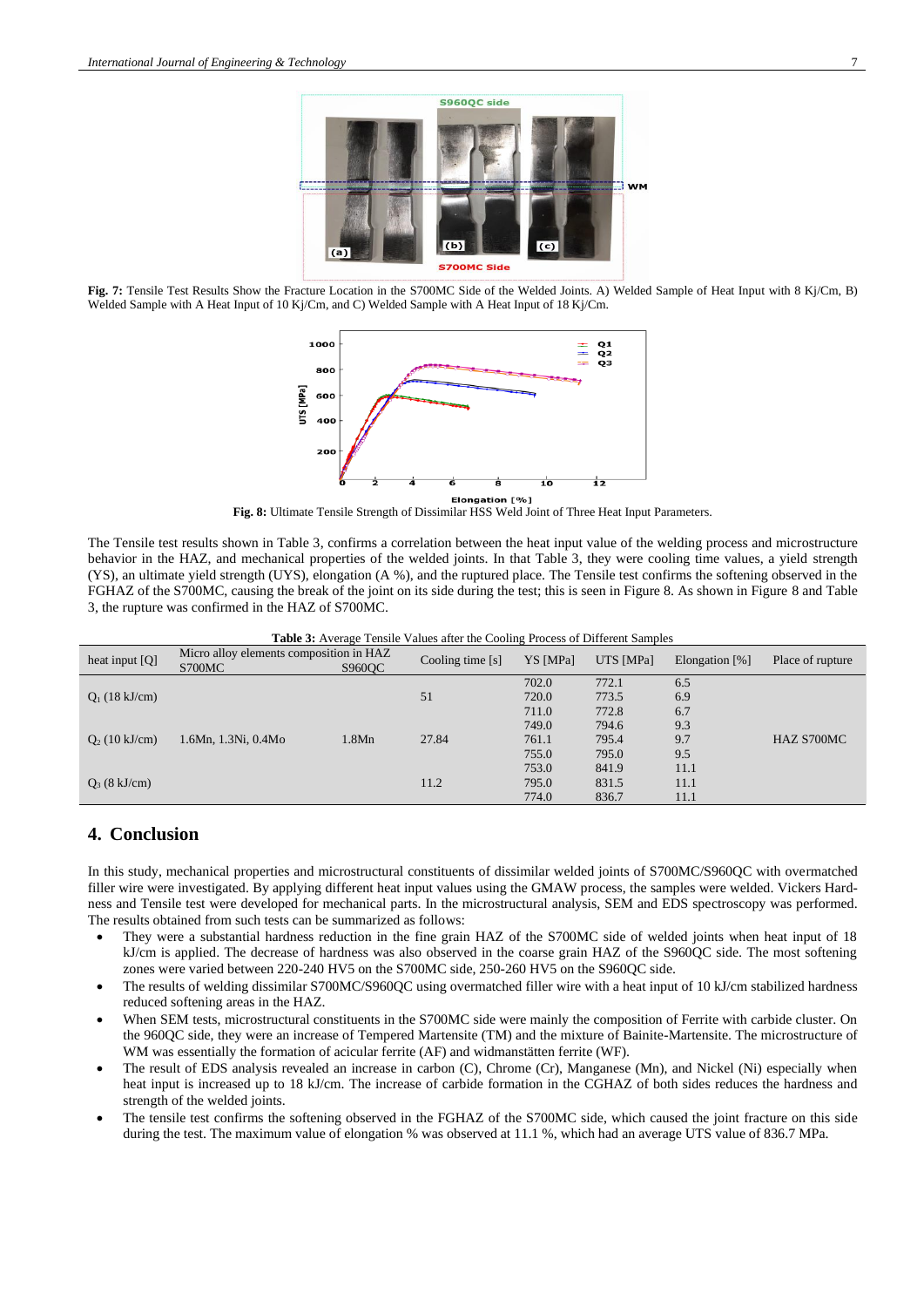## **Acknowledgments**

The authors would like to thank the technical support from the Cameroon Welding Association (CWA).

### **References**

- [1] Arifin A, and Afriansyah, Dissimilar metal welding using shielded metal arc welding: A review, Technology Reports of Kansai University, Japon, 2020.
- [2] Bayock N, Kah P, Mvola B, and Layus P, Experimental review of thermal analysis of dissimilar welds of high-strength steel, Review on Advanced Materials Science, vol. 58, 2019, 38-49[. https://doi.org/10.1515/rams-2019-0004.](https://doi.org/10.1515/rams-2019-0004)
- [3] Laitinen R, Improvement of weld HAZ toughness at low heat input by controlling the distribution of M\_A constituents, OULU: ACTA UNIVER-SITATIS OULUENSIS, 2006.
- [4] Piotr S, and Maciej P, Study of microstructure, geometry, and properties of laser beam welded joints made of S960QL structural steel and S304 corrosion-resistant steel, Welding Technology Review, vol. 93, 2021, 1-22[. https://doi.org/10.26628/wtr.v93i1.1127.](https://doi.org/10.26628/wtr.v93i1.1127)
- [5] Bayock N, Kah P, Salminen A, Belinga M, and Yang X, Feasibility study of welding dissimilar advanced and ultra-high-strength steels, Reviews on Advanced Materials Science, vol. 59, 2020, 57-66. [https://doi.org/10.1515/rams-2020-0006.](https://doi.org/10.1515/rams-2020-0006)
- [6] ISO, Specification and qualification of welding procedures for metallic materials Welding procedure test Part 1: Arc and gas welding of steels and arc welding of nickel and nickel alloys; ISO 15614-1: 2017, International Standard Organization, Geneva, Switzerland, 2017.
- [7] Guo W, Crowther D, Francis J, Thompson A, Liu Z, and Li L, Microstructure and mechanical properties of laser-welded S960 high strength steel, Materials and Design, vol. 85, 2015, 534-548[. https://doi.org/10.1016/j.matdes.2015.07.037.](https://doi.org/10.1016/j.matdes.2015.07.037)
- [8] Mikko H, Atef H, Markku K, Matias J, Jani K, and Antti J, Microstructural evolution and tensile strength of laser-welded butt joints of ultra-highstrength steels: low and high alloy steels, Key Engineering Materials, vol. 883, 2021, 250-257. [https://doi.org/10.4028/www.scientific.net/KEM.883.250.](https://doi.org/10.4028/www.scientific.net/KEM.883.250)
- [9] Robertson S M, Frostevarg J, Ramasamy A, Kalfsbeek B, and Kaplan H, Microstructures of high-strength steel welding consumables from directed thermal cycles by shaped laser pulses, The International Journal of Advanced Manufacturing Technology, vol. 109, 2020, 2653-2662. [https://doi.org/10.1007/s00170-020-05749-1.](https://doi.org/10.1007/s00170-020-05749-1)
- [10] Yamamoto H, and Ito K, Effect of microstructural modification using friction stir processing on fatigue strength of butt-joints for high strength steels, Materials Sciences and Applications, vol. 9, 2018, 625-636[. https://doi.org/10.4236/msa.2018.97045.](https://doi.org/10.4236/msa.2018.97045)
- [11] Siltanen J and Tihinen S, Position welding of 960 MPa ultra high strength steel, Journal of Laser Application, 2012. [https://doi.org/10.2351/1.5062489.](https://doi.org/10.2351/1.5062489)
- [12] Zajac S, Schwinn V, and Tacke H, Characterization and quantification of complex bainitic Microstructures in high and ultra-high-strength line pipe steels, Materials Science Forum, 2005, 387-394[. https://doi.org/10.4028/0-87849-981-4.387.](https://doi.org/10.4028/0-87849-981-4.387)
- [13] Majlinger K, Kalacska E, and Spena P R, Gas metal arc welding of dissimilar AHSS sheets, Materials and Design, vol. 109, 2016, 615-621. [https://doi.org/10.1016/j.matdes.2016.07.084.](https://doi.org/10.1016/j.matdes.2016.07.084)
- [14] Bayock N, Kah P, Layus P, and Karkhin V, Numerical and experimental investigation of heat input effect on the mechanical properties and microstructure of dissimilar weld joints of 690-MPa QT and TMCP steel, metals, vol. 9, 2019, 1-19. https://doi.org/10.3390/met903035
- [15] Bhanu V, Fydrych D, and Pandey A, Study on microstructure and mechanical properties of a laser-welded dissimilar joint of P91 Steel and Incoloy 800HT Nickel alloy, materials, vol. 14, 2021, 1-12[. https://doi.org/10.3390/ma14195876.](https://doi.org/10.3390/ma14195876)
- [16] Derakhshan D, Yazdian N, Craft B, Smith S, and Kovacevic R, Numerical simulation and experimental validation of residual stress and welding distortion induced by laser-based welding processes of thin structural steel plates in butt joint configuration, Optics and Laser Technology, vol. 104, 2018 170-182[. https://doi.org/10.1016/j.optlastec.2018.02.026.](https://doi.org/10.1016/j.optlastec.2018.02.026)
- [17] Gorka J, Microstructure and properties of high-temperature (HAZ) of thermo-mechanically treated S700MC high yield strength steel, Materials and Technology, vol. 50, 2016, 617-621[. https://doi.org/10.17222/mit.2015.123.](https://doi.org/10.17222/mit.2015.123)
- [18] Gorka J and Stano S, Microstructure and properties of hybrid laser arc welded joints (Laser beam-MAG) in thermo-mechanical control processed S700MC steel, metals, 2018, 1-15[. https://doi.org/10.3390/met8020132.](https://doi.org/10.3390/met8020132)
- [19] Bayock N, Kah P, Mvola B, and Layus P, Effect of heat input and undermatched filler wire on the microstructure and mechanical properties of dissimilar S700MC/S960QC high-strength steels, metals, vol. 9, 2019, 1-20[. https://doi.org/10.3390/met9080883.](https://doi.org/10.3390/met9080883)
- [20] Chen Y, Yang C, Chen H, Zhang H, and Chen S, Microstructure and mechanical properties of HSLA thick plates welded by novel double-sided gas metal arc welding, International Journal of Advanced Manufacturing Technology, vol. 78, no. 457, 2015, 1-13[. https://doi.org/10.1007/s00170-](https://doi.org/10.1007/s00170-014-6477-0) [014-6477-0.](https://doi.org/10.1007/s00170-014-6477-0)
- [21] Zhu Y, Liu L, Gou Q, Gao W, Effect of heat input on the interfacial characterization of the butter joint of hot-rolling CP-Ti/Q235 bimetallic sheets by laser+CMT, Scientific reports, vol. 11, 2021, no. 10020. [https://doi.org/10.1038/s41598-021-89343-9.](https://doi.org/10.1038/s41598-021-89343-9)
- [22] Ali M, Porter D, Kömi J, and Eissa M, Effect of cooling rate and composition on microstructure and mechanical properties of ultra-high-strength steels, Journal of Iron and Steel Research International, 2019[. https://doi.org/10.1007/s42243-019-00276-0.](https://doi.org/10.1007/s42243-019-00276-0)
- [23] Guo W, Li L, Dong S, Crowther D, and Thompson A, Comparison of microstructure and mechanical properties of ultra-narrow gap laser and gasmetal-arc welded 960 high strength steel, Optics and Lasers in Engineering, vol. 91, 2017, 1-15. https://doi.org/10.1016/j.optlaseng.2016.11.011
- [24] Haslberger P, Holly S, Ernst W, and Schnitzer R, Microstructure and mechanical properties of high-strength steel welding consumables with a minimum yield strength of 1100 MPa, Journal of Materials Science, vol. 53, 2018, 6968-6979. [https://doi.org/10.1007/s10853-018-2042-9.](https://doi.org/10.1007/s10853-018-2042-9)
- [25] Keehan E, Zachrisson J, and Karlsson J, Influence of cooling rate on microstructure and properties of high strength steel weld metal, Science Technology Welded Joints, vol. 15, 2010, 3[. https://doi.org/10.1179/136217110X12665048207692.](https://doi.org/10.1179/136217110X12665048207692)
- [26] Wen C, Wang Z, Deng X, Wang G, and Misra D, Effect of heat input on the microstructure and mechanical properties of low alloy ultra-highstrength structural steel welded joint, Steel Research International, vol. 89, 2018, 1700500. https://doi.org/10.1002/srin.201700500
- [27] Miletic I, Ilic A., Nikolic R, Ulewicz R, Lozica S, and Norbert I, Analysis of Selected properties of welded joints of the HSLA steels, materials, vol. 13, 2020, 1301, 1-12[. https://doi.org/10.3390/ma13061301.](https://doi.org/10.3390/ma13061301)
- [28] Scutelnicu E, Iordachescu M, Catalina R C, Mihailescu D, and Ocana J L, Metallurgical and mechanical characterization of low carbon steelstainless steel dissimilar joints made by laser autogenous welding, metals, vol. 11, 2021, 1-11. https://doi.org/10.3390/met11050810
- [29] Tadashi F, Shin-ya A, and Goro M, Anisotropic Ferrite growth and substructure formation of Bainite transformation in Fe-9Ni-C alloys: In-Situ Measurement, Materials Transaction, vol. 59, 2018, 214-223. [https://doi.org/10.2320/matertrans.MC201714.](https://doi.org/10.2320/matertrans.MC201714)
- [30] Gould J, Khurana S, and Li T, A combination of thermal and microstructural modeling can be used to estimate the performance of welds in advanced high-strength steels, Welding Research, , 2006, 116-s.
- [31] Villalobos J, Del-Pozo A, Campillo B, Mayen J, and Serna S, Micro-alloyed steels through history until 2018: Review of chemical composition, processing and hydrogen service, metals, vol. 8, 2018, 41-49. https://doi.org/10.3390/met8050351
- [32] H. He, F. Forouzan, S. M. Robertson and E. Vuorinen, Microstructure and mechanical properties of laser-welded DP steels used in the automotive industry, materials, vol. 14, no. 456, 2021, 1-14. [https://doi.org/10.3390/ma14020456.](https://doi.org/10.3390/ma14020456)
- [33] J. Xue, W. G. Peng Peng, M. Xia, Z. W. Caiwang Tan, and H. Z. a. Y. Li, HAZ characterization and mechanical properties of QP980-DP980 laser welded joints, Chinese Journal of Mechanical Engineering, vol. 34, no. 80, 2021 1-14. [https://doi.org/10.1186/s10033-021-00596-x.](https://doi.org/10.1186/s10033-021-00596-x)
- [34] P. Suikkanen, Development, and processing of low carbon bainitic steels, Oulu: University of Oulu, 2009.